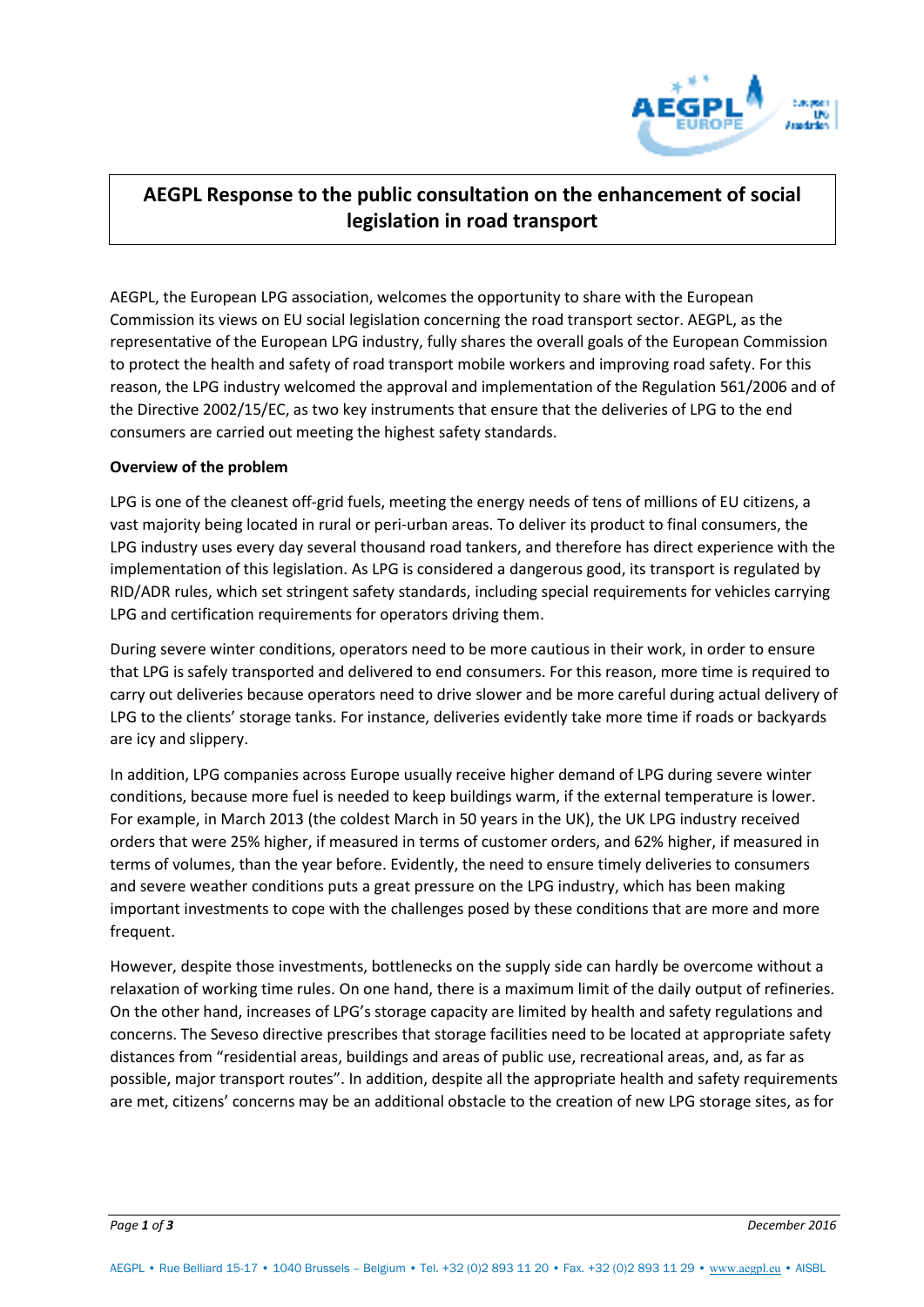

instance it has been recently seen in the case of the referendum on the project to build a new storage facility in Manfredonia, Italy.<sup>1</sup>

For this reason, Article 14.2 of Regulation 561/2006 rightfully allows Member States to grant, in urgent cases, temporary relaxations of the rules for a period not exceeding 30 days. This enables LPG distributors to satisfy customers' primary needs of heat while ensuring that risks connected to the transport and delivery of the product are minimised. A few Member States have been granting temporary relaxations in connection with extreme weather conditions, which, as the ex-post evaluation study on social legislation on road transport rightfully states, are in the public interest. The study also highlights that not exempting the concerned vehicles could even contradict the objectives of the rules.<sup>2</sup>

In addition, it should be noted that not granting this exemption to off-grid fuel industries would result in significant delays in deliveries during extreme winter conditions, preventing households from using space heating and domestic hot water when they are most needed.

## **The specificity of the LPG industry and the need for more legal clarity**

As explained earlier, driving road vehicles is only part of the tasks performed by transport operators employed by the LPG industry. A significant share of their time is spent in loading clients' storage tanks with LPG, which, in extreme weather circumstances, requires significantly more time. For this reason, in urgent cases, the LPG industry does not only – and not so much – require a relaxation to the driving time rules, but also a relaxation to the rules on the working time of mobile workers.

The LPG industry has experienced a non-uniform interpretation of the relaxation rule set in article 14.2 of Regulation 561/2006, in particular regarding the aspects that it can cover and the cases under which it can be activated. For this reason, AEGPL believes that the wording of article 14.2 should be amended in order to improve its legal clarity.

AEGPL thinks that the mechanism contained in article 14.2 could significantly be clarified by explicitly stating that it can also apply to the Directive 2002/15/EC. This would allow for a uniform interpretation that better reflects the specific needs of the LPG industry and its customers.

In addition, a non-exhaustive, indicative list of circumstances under which article 14.2 can be activated should be included in the legislation. The ex-post evaluation study clearly states that extreme weather circumstances can constitute urgent cases according to article  $14.2.^3$  Nonetheless, in the experience of the LPG industry, some Member States have been reluctant to grant a relaxation of the rules in these cases, as they were unsure about whether legislation allowed to do so.

We believe that a vague wording such as "urgent cases" has its merits, as it can cover unforeseeable circumstances, therefore it should be kept. However, we also think that some typical cases under which Member States are allowed to grant a relaxation of the rules should be codified in a non-exhaustive list. This would improve legal clarity, while, at the same time would leave Member States enough freedom to consider other circumstances as urgent.

 $\overline{a}$ 

 $<sup>1</sup>$  ANSA (2016), Gas:referendum a Manfredonia,no deposito – available online:</sup>

[http://www.ansa.it/puglia/notizie/2016/11/14/gasreferendum-a-manfredoniano-deposito\\_8a485e00-9ce1-43c9](http://www.ansa.it/puglia/notizie/2016/11/14/gasreferendum-a-manfredoniano-deposito_8a485e00-9ce1-43c9-a456-0ac9b40a469d.html) [a456-0ac9b40a469d.html](http://www.ansa.it/puglia/notizie/2016/11/14/gasreferendum-a-manfredoniano-deposito_8a485e00-9ce1-43c9-a456-0ac9b40a469d.html)

<sup>&</sup>lt;sup>2</sup> European Commission (2016), Ex-post evaluation of social legislation in road transport and its enforcement, page 78 – available online: [http://ec.europa.eu/transport/sites/transport/files/facts-fundings/evaluations/doc/2016-ex](http://ec.europa.eu/transport/sites/transport/files/facts-fundings/evaluations/doc/2016-ex-post-eval-road-transport-social-legislation-final-report.pdf)[post-eval-road-transport-social-legislation-final-report.pdf.](http://ec.europa.eu/transport/sites/transport/files/facts-fundings/evaluations/doc/2016-ex-post-eval-road-transport-social-legislation-final-report.pdf)

<sup>&</sup>lt;sup>3</sup> European Commission (2016), page 78.